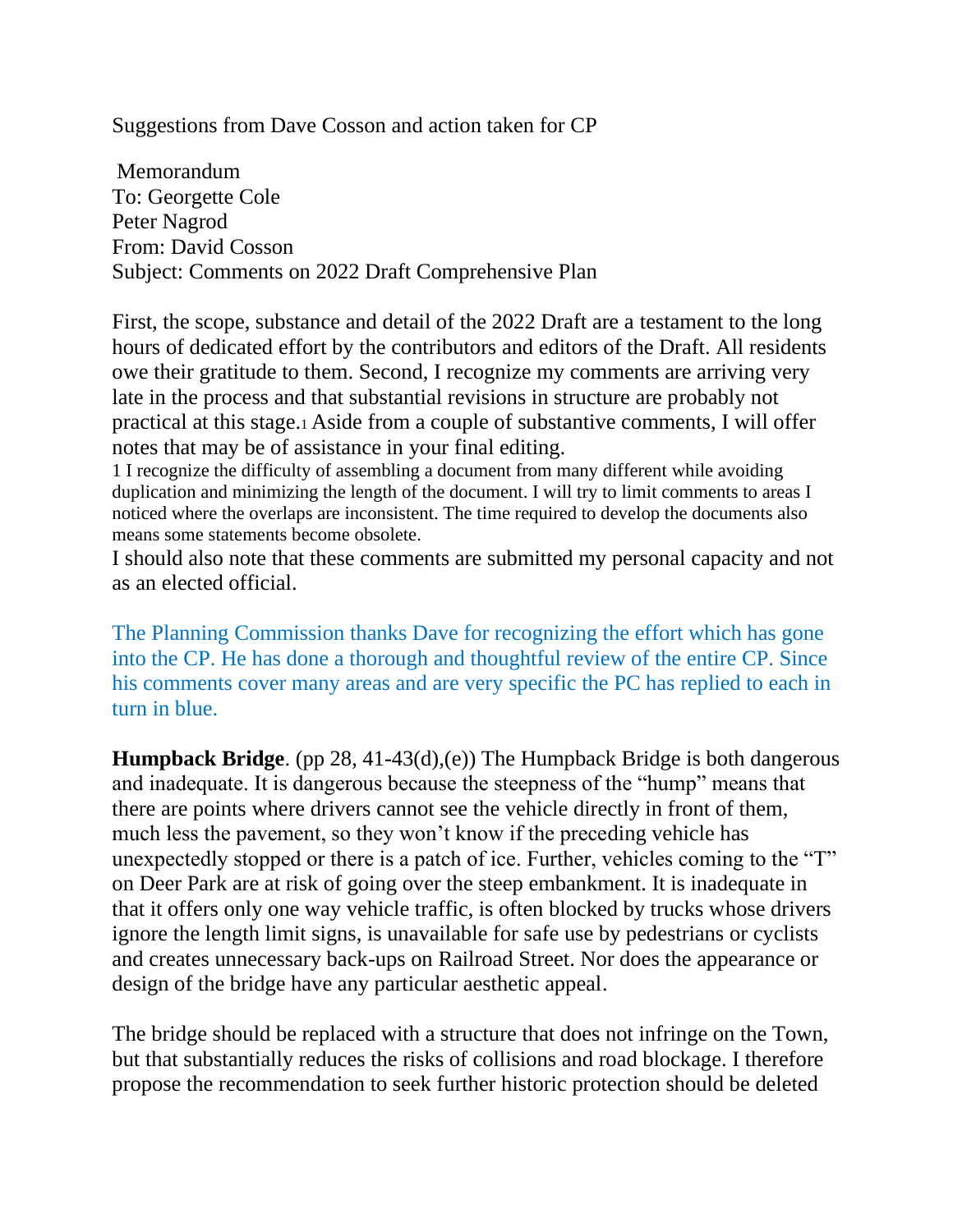from the Comprehensive Plan. I understand that some may believe historic designation would better arm the Town to resist replacements that infringe on the Town, but given that we have sufficient other means to resist such solutions and that the present bridge is unsafe and inadequate, the balance should be struck in favor of safety and improved traffic flow.

The PC recognizes both the current listing of the humpback Bridge on the MC Locational Atlas and Index of Historic Sites and the strong feelings of many in Town related to retention of the bridge. In addition to its historic status, many residents feel the bridge acts as a "traffic calming device" in that area. It will be up to the Town Council to accurately gauge the sentiment of the residents in moving forward with any plan of this nature. The PC understands Dave's concern as a resident, but does not elect to change the current language.

## **Miscellaneous Notes by Page**

7. Delete "in a natural state" as parks aren't natural. Change "encroaching urbanization" to "intensifying nearby development as "encroaching' implies within town boundaries and urbanization implies high rise buildings. Accepted.

9. Delete "and Workgroups" as all are now Committees. The Sustainability Workgroup listings we had missed changing to Committee have been changed. Workgroups assembled for the CP process were retained as such.

13. Should the map show the WG Conservation Meadow as part of the Town since it is owned by the Town? No, it is not yet within our corporate boundary and is therefore labeled as a growth area.

14. State law, item 3, is said to require encouraging development in areas designated for growth. The map, p. 12, shows WG Meadows as a growth area, but neither we nor MNCPP intend there to be economic development there (p.77 preservation as meadow "highest priority"). Should the map be changed? No, it is labeled as FR forest and recreation.

16. Reference is made to Blocks 28 and 33, but no reference is made to a document or map locating those blocks. Reference deleted.

21. Not all drainage goes to East or West Woods. As mentioned elsewhere the water coming down Brown Street goes into Muddy Branch. (p. 77, Sec. 3.2.2, Sec.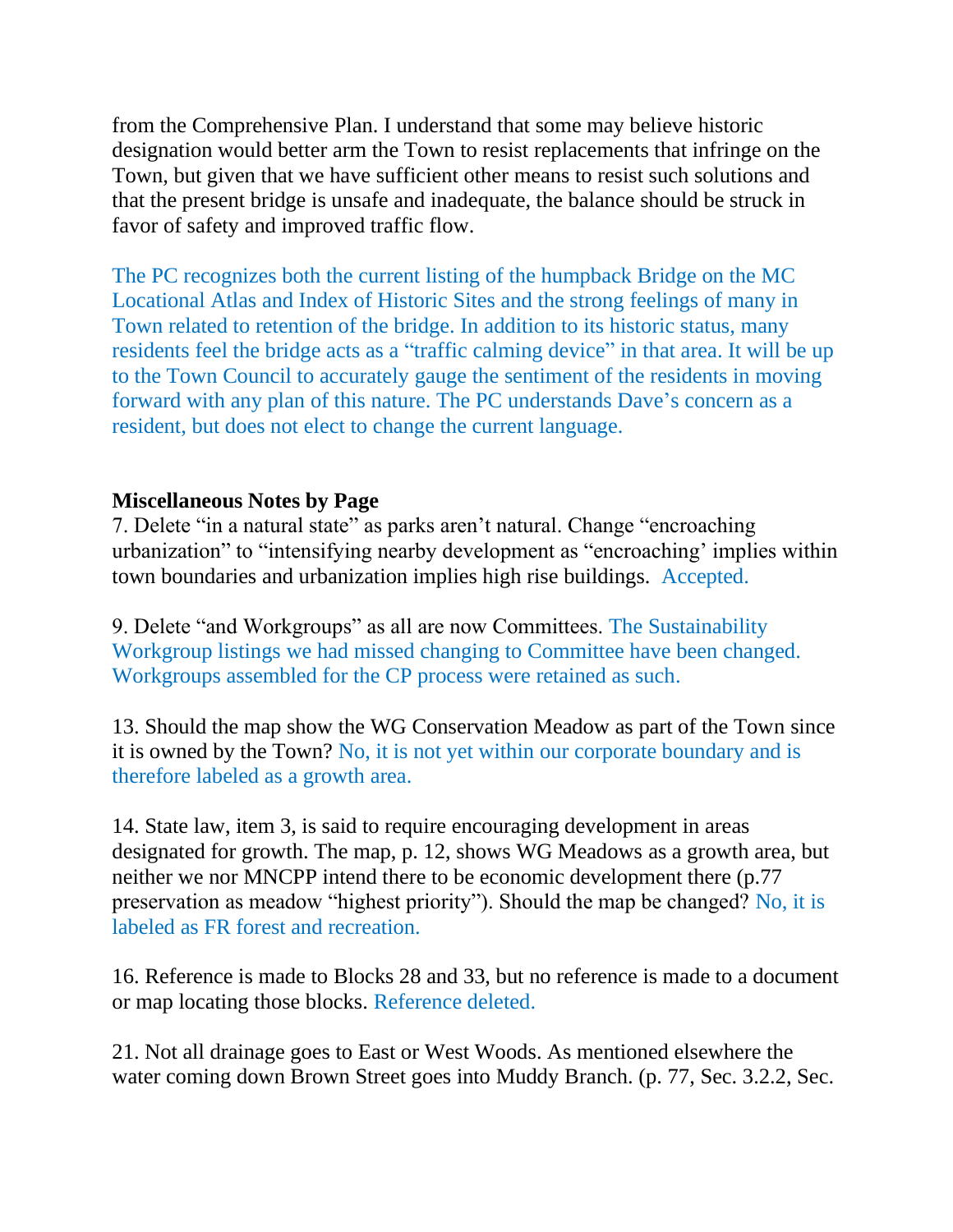7.3.1 re drainage under Railroad St. and the CSX tracks) Addition of Morgan Park and the lower Brown Street catch basin (as described in 7.3) to page 21.

28. As the existence of a park on Oakmont is not obvious to a passerby, a map of this area would be helpful. This will be considered for the next update to the Comprehensive Plan.

33. Not clear what is meant by City of Gaithersburg undertaking major new development in Old Town Gaithersburg as the area along Diamond Ave. appears to be in serious decline from loss of businesses. Our description correctly reflects what Gaithersburg has done even though their goal has not (yet) been achieved.

34. Emergency use of walkways. The Fire Department has advised it does not plan to drive its heavy equipment on the walkways because they appear not to be able to bear the weight. The Fire Department does not currently use the walkways, but ambulances may do so. Keeping the walkways clear enough for emergency access is still prudent.

44-45 To the extent that improving Center Street between Gove Road and Maple Ave. would reduce transit times for emergency vehicles, the Plan should not cite additional trash by the maintenance shed as too much of a burden if the result saves lives and property. There would be significant expense however in redoing the culvert that crosses the drainage ditch, as well as improving at least part of the roadway. The better approach is to consult with the Fire Department as to whether they would go that way if available and what specifications would be required for the roadway/culvert to carry their vehicles. Additional language added p 45 to explain PC rational.

48. The first sentence of 4.1.1 that the electrical system has been modified to "meet current demands" seems inconsistent with the second sentence regarding lights dimming when A/C comes on. Changed to "meet the majority of current demands".

60. Are the undeveloped lots adjoining Knott Park Town property or privately owned? If the latter, should the Town be seeking to acquire them? Town land.

65-66. The statement that Maple Spring no longer feeds Maple Lake appears inconsistent with the statement at Section 6.3.2 on page 76 that "Maple Spring is the primary source for Maple Lake." Is the answer that Maple Spring is now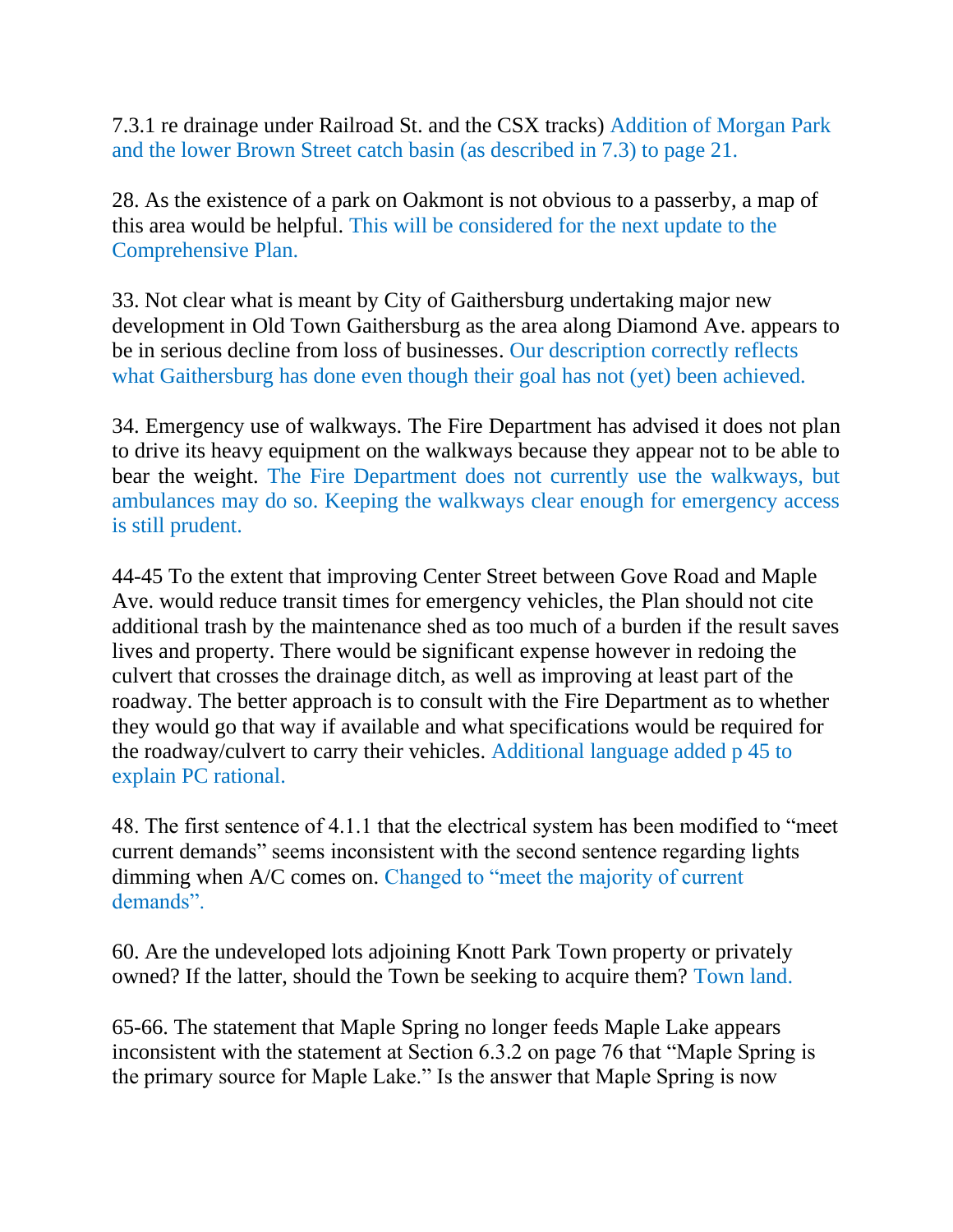supplemented by a well? Page 65 changed to "At one time Maple Spring was..." and on p76 "Maple Spring once was…"

82. The assurance that WSSC has an adequate supply of water to supply the town "for the foreseeable future" rests on a 2008 statement from a WSSC employee. Given the development and climate changes in the last 14 years, is it time for renewed inquiry? PC assessment: save investigation for the next plan iteration.

In 7.2 the statement "initial private attempts failed" apparently was intended to refer to building sewage but seems to be missing a word or two. Information amplified/corrected on p 82.

83. The principle is stated that flow rate for water leaving the town should be no different that if the area were undeveloped. This seems to require that that all the rain falling on roofs, driveways and streets must be held somewhere to soak in, such as catch basins. But other that at the end of Brown Street, there are none in Town and no obvious locations for such basins. Should this principle be stated more as an aspiration than a distillation of legal requirements? "…trying to achieve…" added.

86. Change first sentence, first full paragraph to read "….rain that falls between Grove Ave and Ridge Road….." Runoff into the East Woods begins at Grove Ave., which is a bit higher than Grove Rd. Accepted.

87. Engineering studies still in planning. A school is well under construction in Kelley Park. Updated language.

91. Change 7-Eleven storefront is plain to "was" plain Present tense is correct since the reference is to an area (now the front of the Post Office) which has not changed.

93. Any landscaping of the Commercial Corner should be carefully planned so as not to obscure the view of traffic leaving the parking lot. The Border Committee is aware of this. The area is County right of way and they will be involved in the decisions.

115. The additional salt barn construction has been completed and was built much higher than the drawings shown to the Town by the County. PC does not feel this additional info is needed.